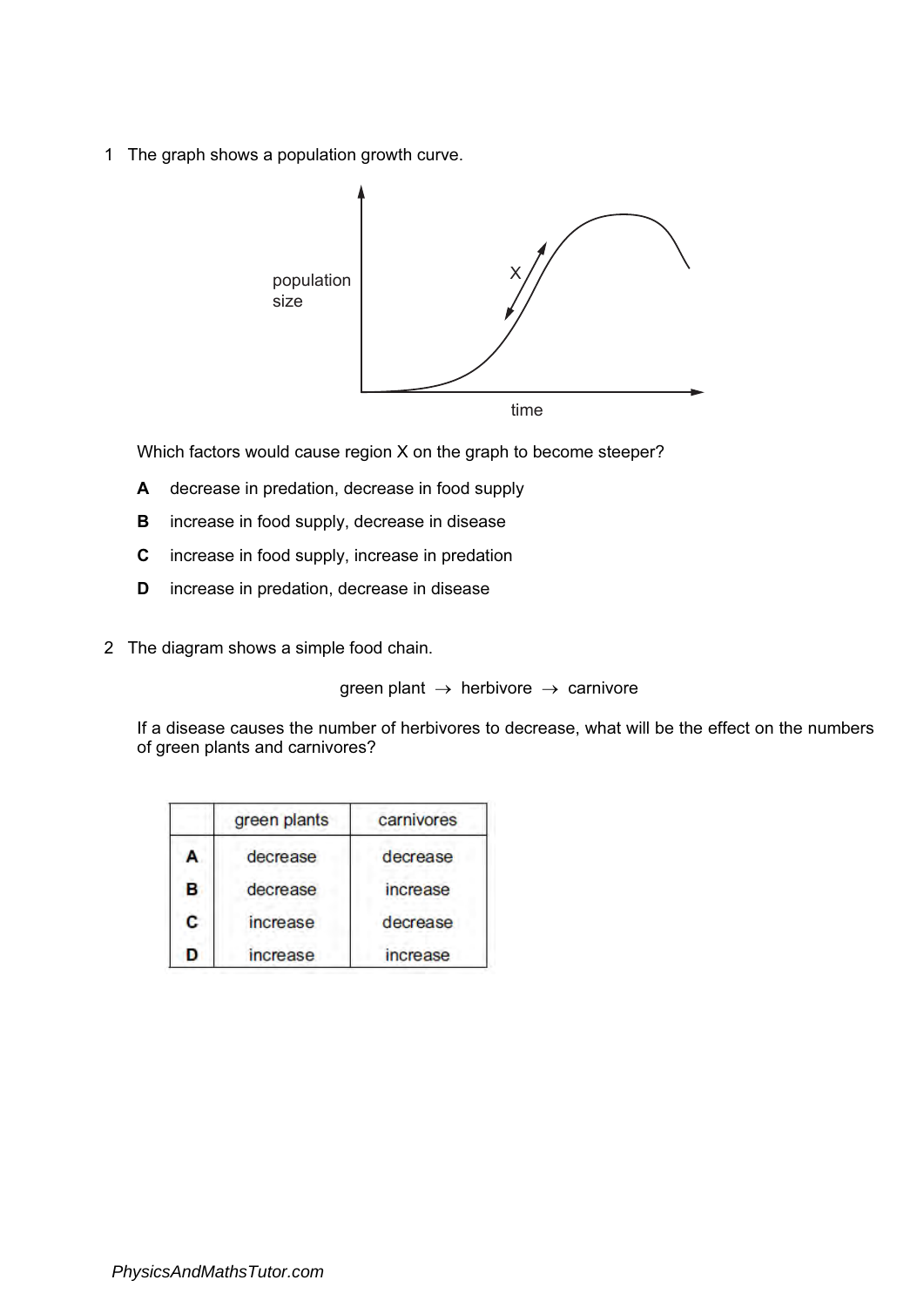3 In the food chain below, the population of snakes is halved owing to a viral disease.

grass  $\rightarrow$  locusts  $\rightarrow$  snakes  $\rightarrow$  eagles

What effect does this have on the other members of the food chain?

|   | grass    | locusts  | eagles   |
|---|----------|----------|----------|
| A | decrease | increase | decrease |
| в | decrease | increase | increase |
| c | increase | decrease | decrease |
|   | increase | increase | decrease |

- 4 Which is an example of a population?
	- A all the animals and plants living in a pond
	- **B** all the mahogany trees growing in a forest
	- C all the people born in a country over a period of 100 years
	- **D** all the species of animals in Africa
- 5 The diagram represents the carbon cycle.



Which process is represented by arrow X?

- A combustion
- B feeding
- C photosynthesis
- **D** respiration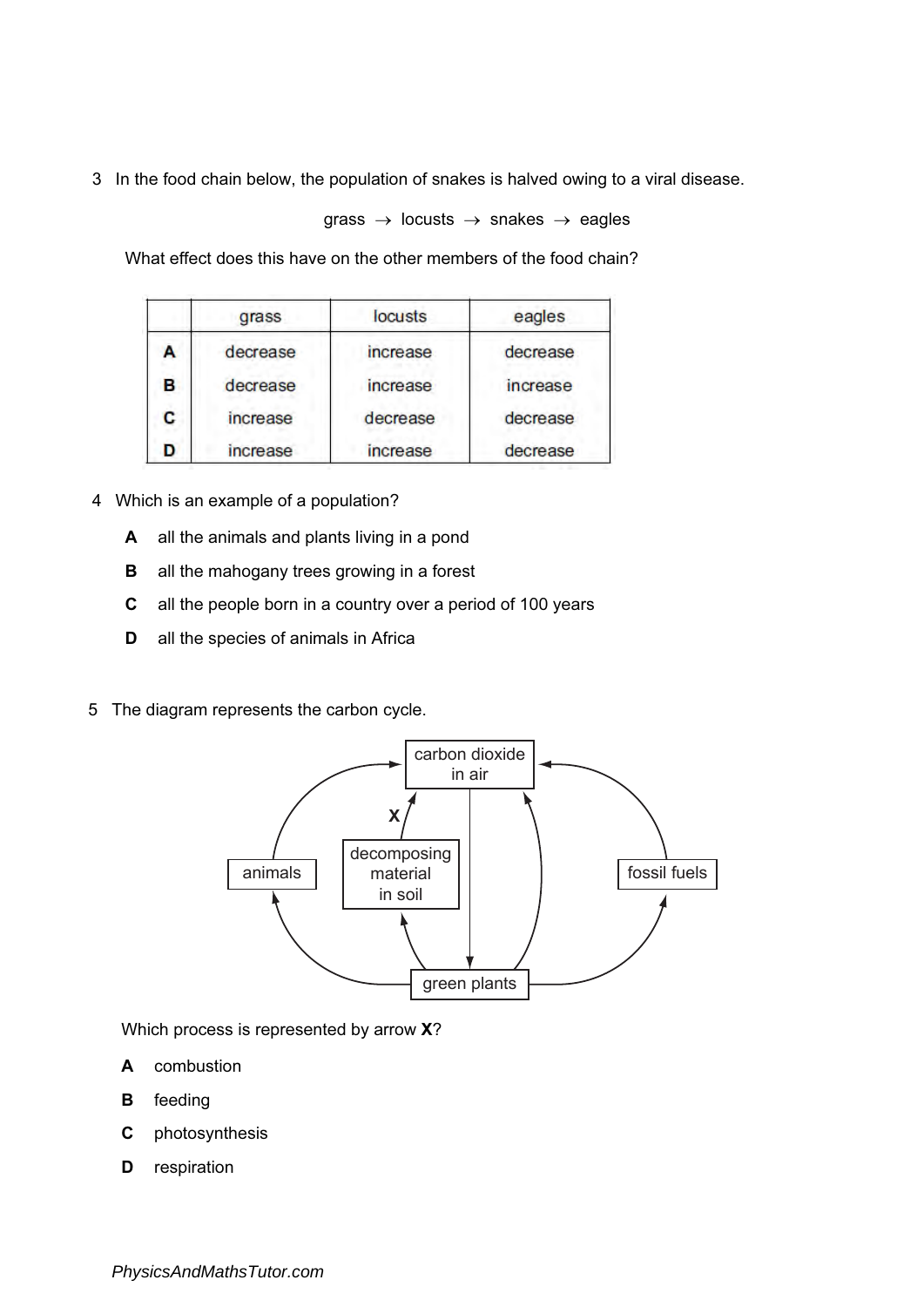6 The graph shows the increase in the human population of the world since 1630.



What was the longest time taken for the population to double?

|  | A 100 years |  | <b>B</b> 200 years |  | $C$ 300 years |  | $D$ 400 years |
|--|-------------|--|--------------------|--|---------------|--|---------------|
|--|-------------|--|--------------------|--|---------------|--|---------------|

7 The diagram shows a food chain.

tree  $\rightarrow$  small insects  $\rightarrow$  small birds  $\rightarrow$  birds of prey

What is the correct pyramid of numbers for this food chain?



- 8 Which process is not part of the water cycle?
	- A condensation
	- **B** fossilisation
	- C precipitation
	- D transpiration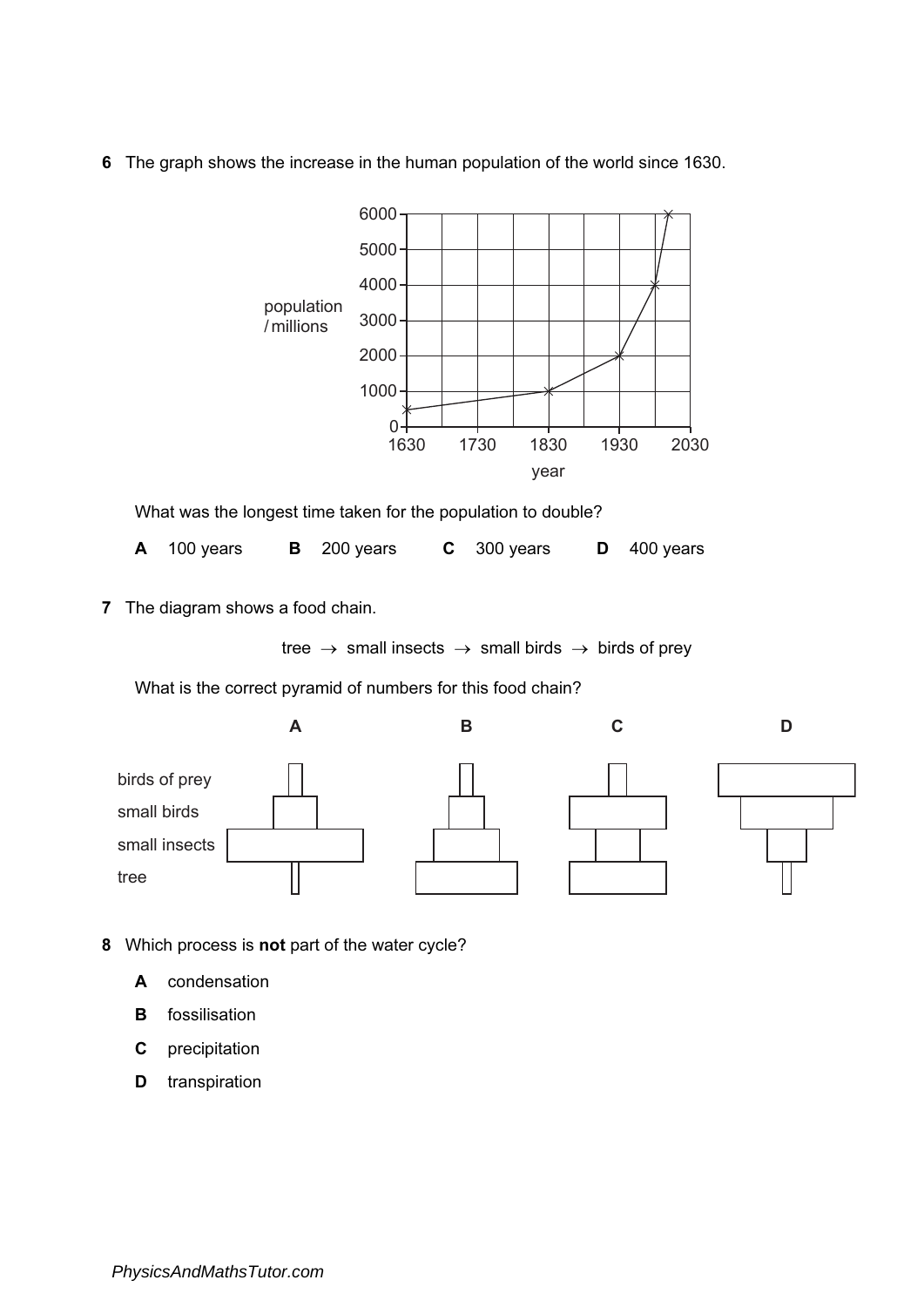9 Which processes are part of the carbon cycle?

|   | decomposition | evaporation | ingestion |
|---|---------------|-------------|-----------|
| Ą |               |             |           |
| B |               |             |           |
| С |               |             |           |
| D |               |             |           |

10 The diagram shows organisms feeding on a dead rat and one of the organisms which, in turn, feeds on them.



What is needed to complete the food chain?

- A carnivore
- B consumer
- C predator
- D producer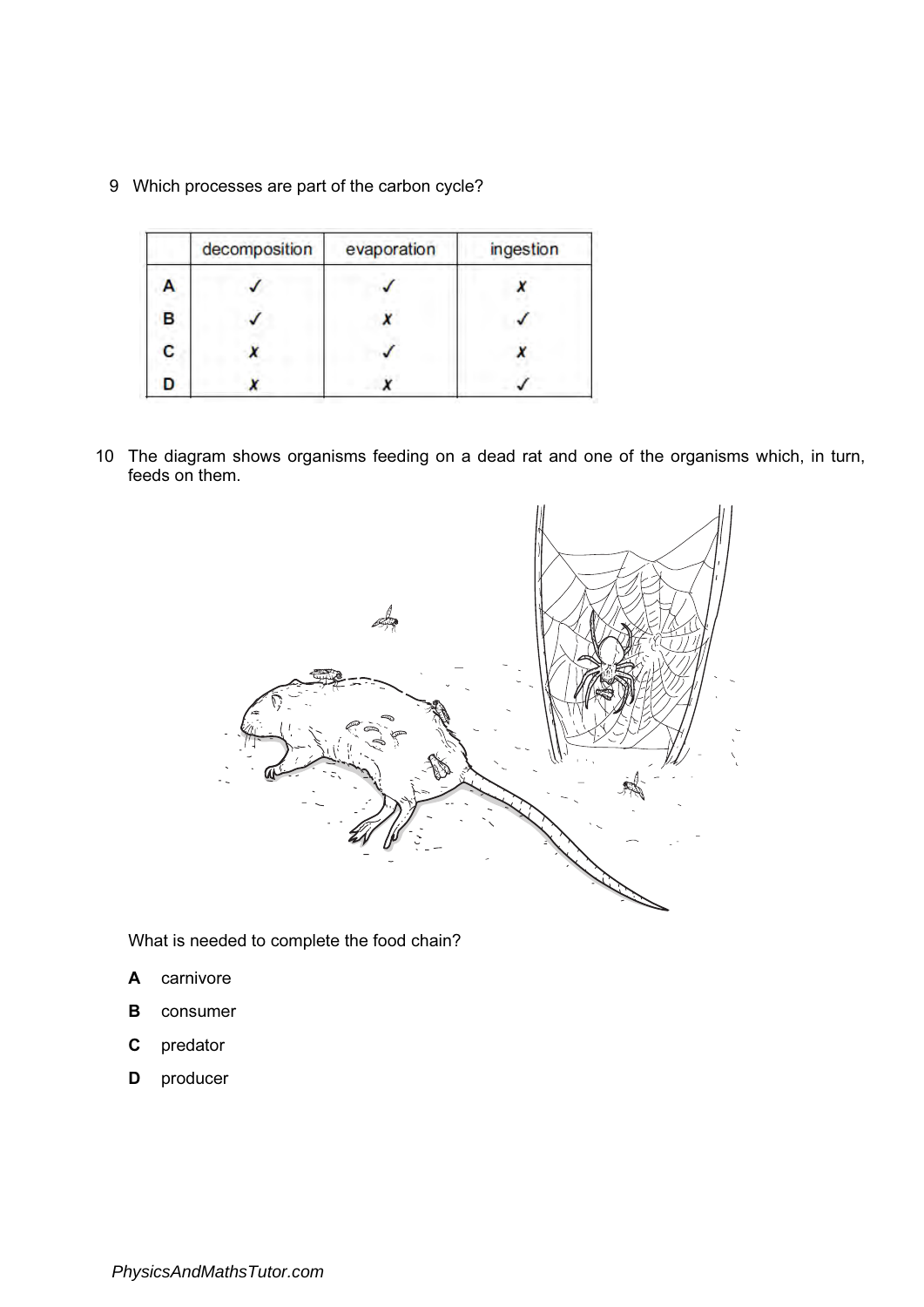11 The diagram shows a food web.



Which organisms feed on the greatest variety of other organisms, as shown in this food web?

- A crabs
- B limpets
- C lobsters
- D mussels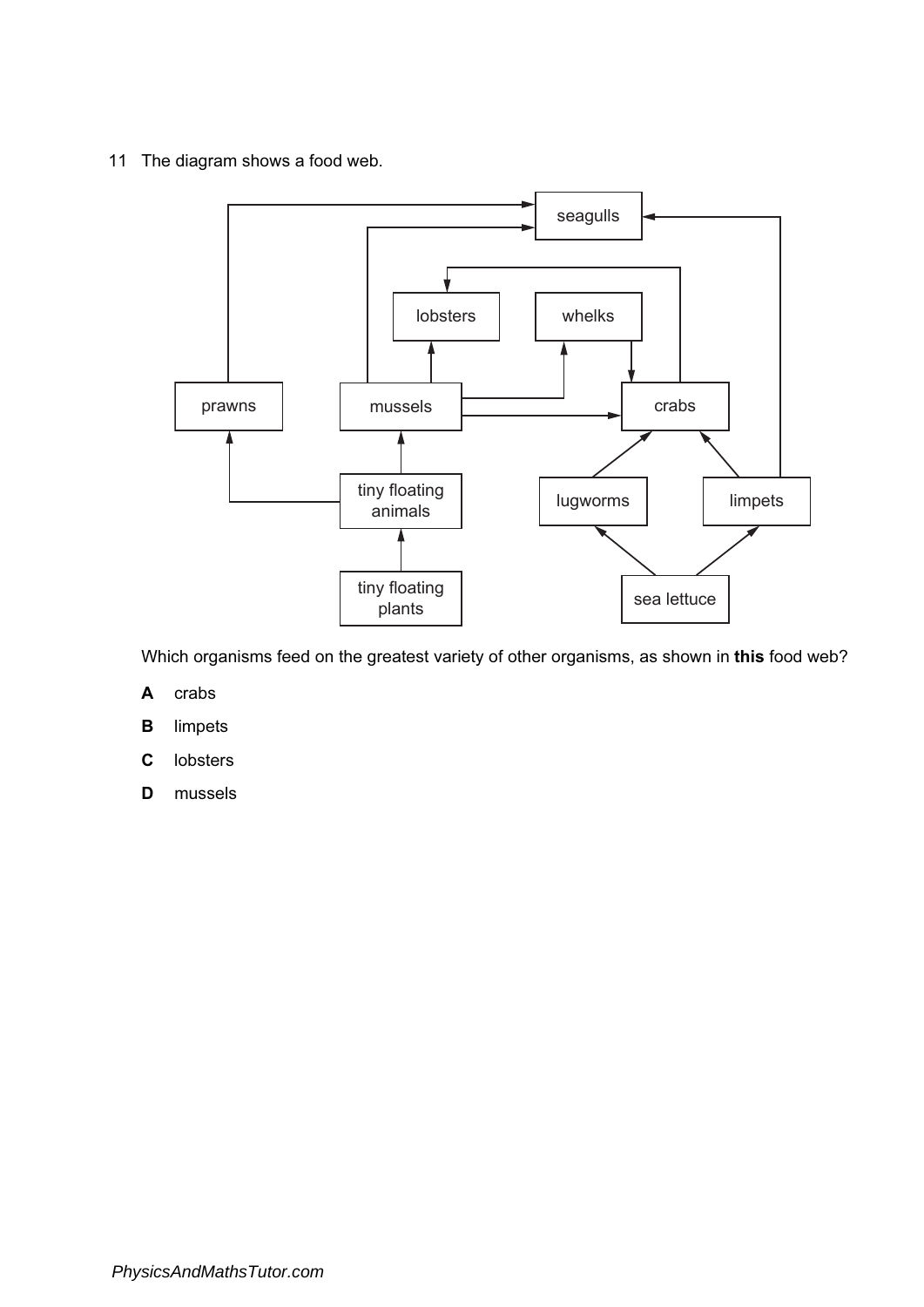**12** Which pathway is taken by energy from the Sun?



**13** The diagram shows a food chain.



If the hawks are removed from this food chain, what is likely to happen to the numbers of the other organisms in this chain?

|   | greenflies |          | insect-eating birds |
|---|------------|----------|---------------------|
| А | decrease   | increase | decrease            |
| в | decrease   | increase | increase            |
|   | increase   | decrease | decrease            |
|   | increase   | decrease | increase            |

**14** The diagram shows a food web including a producer, consumers and a decomposer.

Which organism is the decomposer?

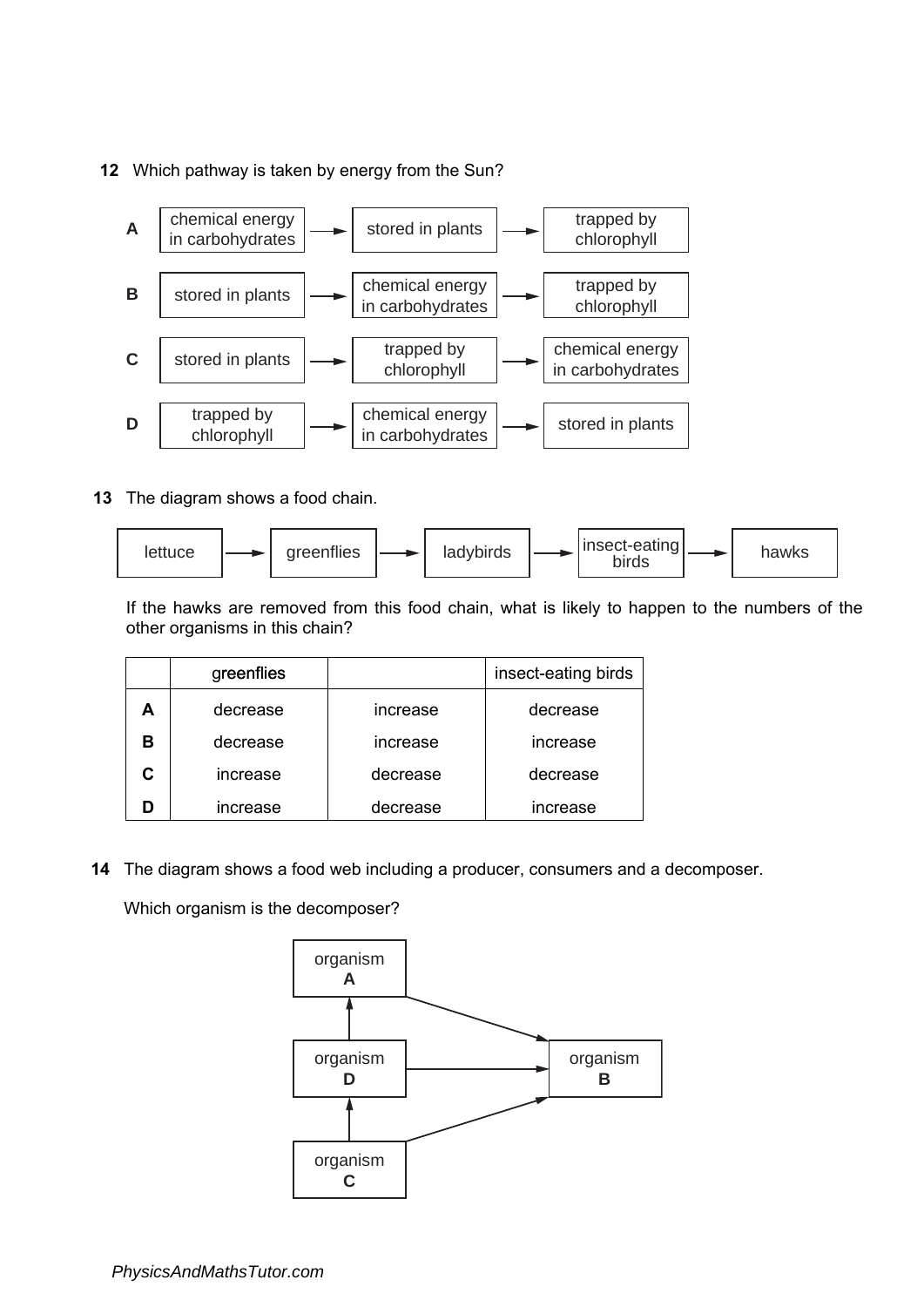- **15** Which organisms remove carbon dioxide from the atmosphere?
	- **A** carnivores
	- **B** decomposers
	- **C** herbivores
	- **D** producers
- **16** The diagram shows a simple water cycle.



What is responsible for water loss from the tree?

- **A** evaporation
- **B** photosynthesis
- **C** respiration
- **D** translocation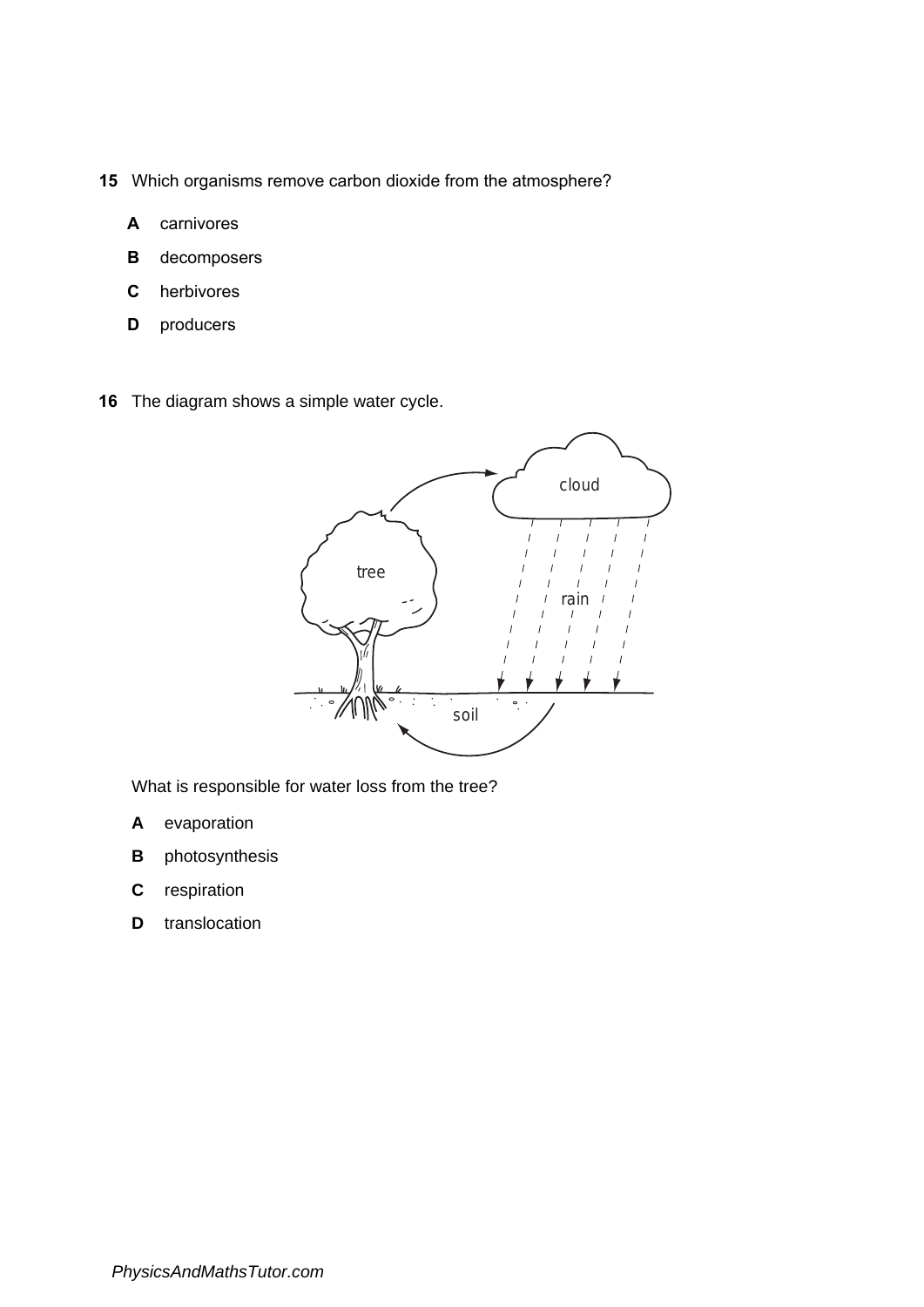**17** The graphs show the number of carnivores in a habitat over a period of time. At time X the herbivores in their food chain are removed from the habitat.

Which graph shows the effect of this on the number of carnivores?



**18** Which factors affect the rate of growth of a plant population?

|   | disease | grazing by herbivores | light intensity |
|---|---------|-----------------------|-----------------|
|   |         |                       |                 |
| В |         |                       |                 |
|   |         |                       |                 |
|   |         |                       |                 |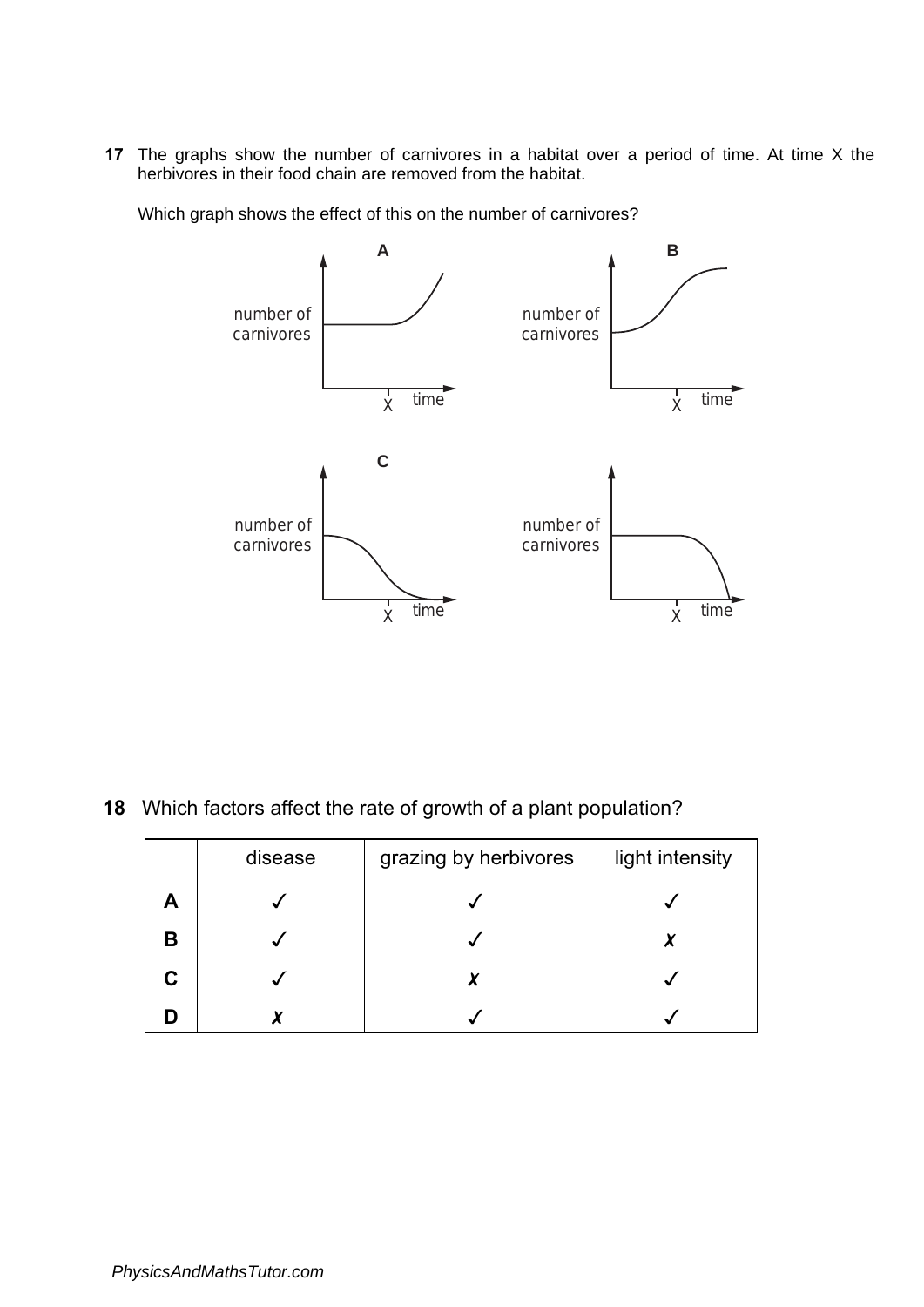|   | carbon | energy | water |
|---|--------|--------|-------|
| A |        |        |       |
| B |        |        |       |
| C |        |        |       |
| D |        |        |       |

19 What can be continuously recycled in ecosystems?

20 Which diagram shows a pyramid of biomass for a woodland?



- 21 Which of the following is an example of a food chain?
	- A carnivore  $\rightarrow$  herbivore  $\rightarrow$  producer
	- **B** flower  $\rightarrow$  fruit  $\rightarrow$  seed
	- **C** grass  $\rightarrow$  antelope  $\rightarrow$  lion
	- D starch → maltose→ glucose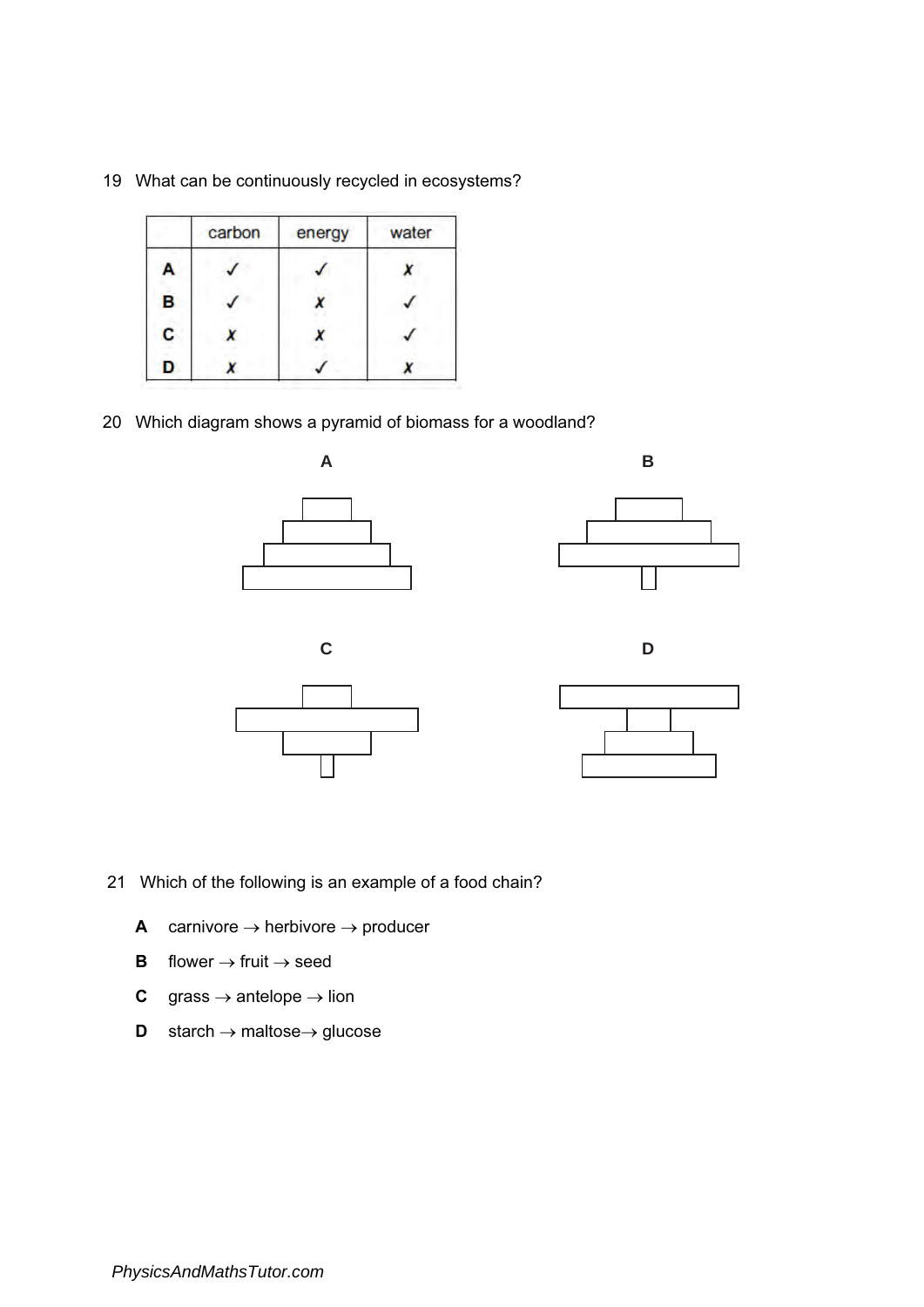22 The diagram shows the movements of water between oceans, land and the air. The figures are based on an annual mean precipitation of 100 units.



What is the total of evaporation from the land and transpiration from plants at X?

| <b>D</b> 77<br>$C$ 16<br>A 7<br><b>B</b> 13 |
|---------------------------------------------|
|---------------------------------------------|

23 What is shown in the diagram?



- A a food web
- **B** non-cyclical energy flow
- C the carbon cycle
- D the water cycle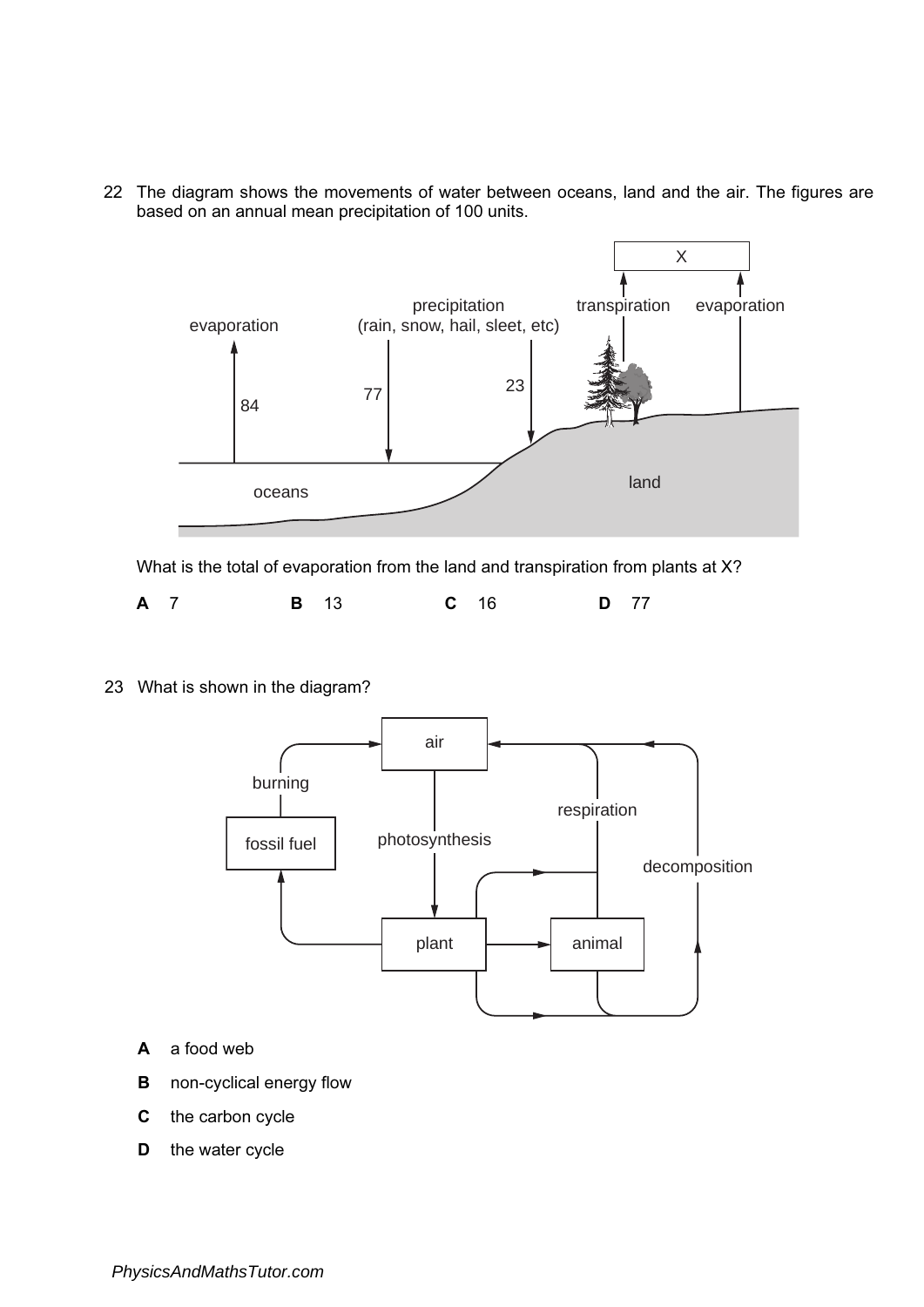24 Lichens are organisms that do not grow well in air containing sulfur dioxide.

Which graph shows the change in number of lichen species from the centre of an industrial city to the countryside 15km away?



25 Which pair of statements about energy flow in ecosystems is correct?

| energy entering the<br>ecosystem from the Sun |                    | nature of energy flow |
|-----------------------------------------------|--------------------|-----------------------|
| А                                             | light and chemical | cyclical              |
| в                                             | light and chemical | non-cyclical          |
| C.                                            | light and heat     | cyclical              |
|                                               | light and heat     | non-cyclical          |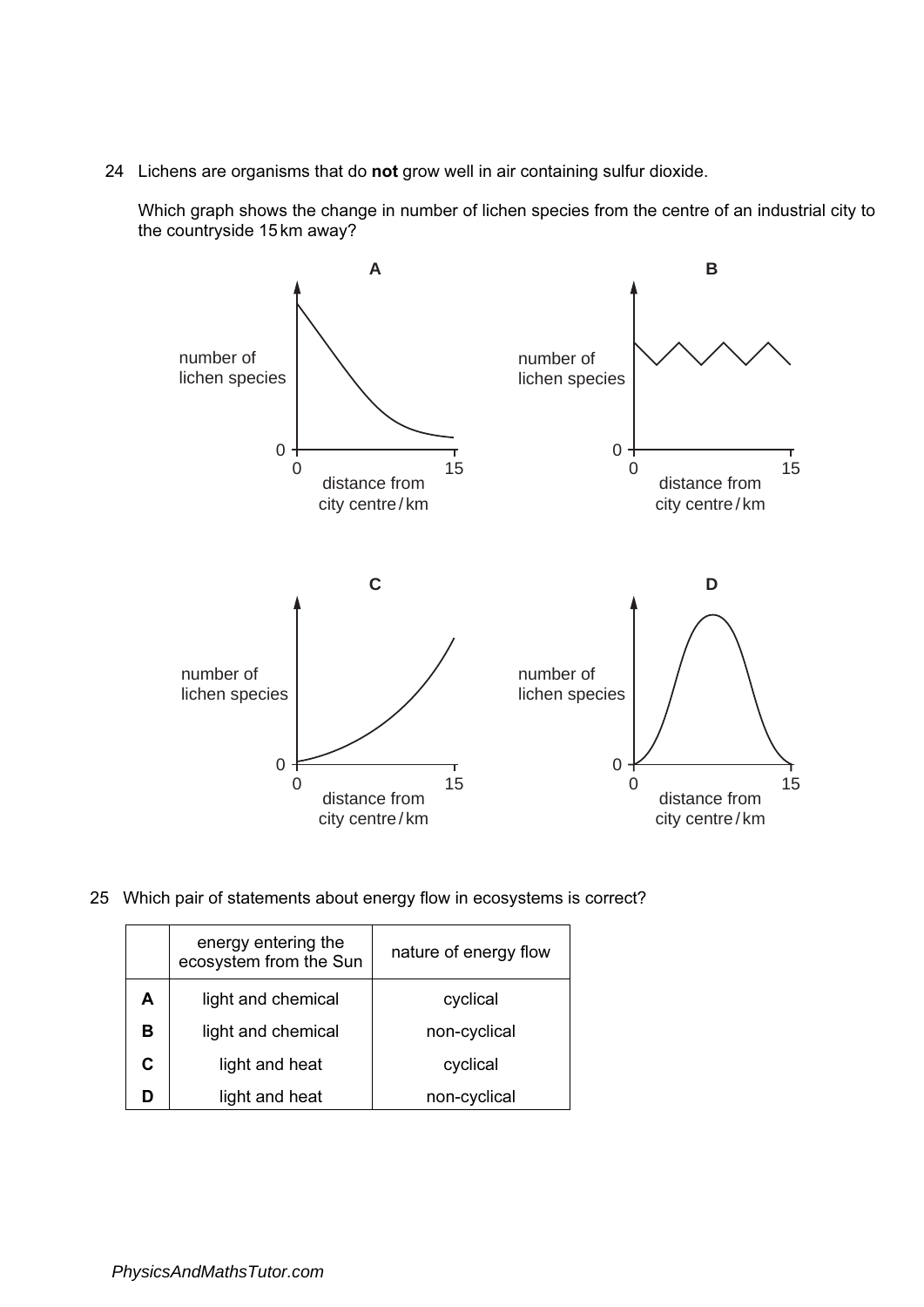26 The diagram shows a food chain based on a tree.



Which diagram shows a pyramid of numbers for this food chain?



- 27 Which process forms part of the carbon cycle?
	- A combustion
	- **B** evaporation
	- C osmosis
	- **D** transpiration
- 28 Herbivores take in carbon atoms from plants.

How do carbon atoms leave the herbivores?

|   | in faeces | in respiration | through death<br>and decay |
|---|-----------|----------------|----------------------------|
| Ą |           |                |                            |
| В |           |                |                            |
| C |           |                |                            |
| D |           |                |                            |

29 In which stages in the water cycle is the water in vapour form?

|   | absorption by<br>plant roots | movement from<br>sea to clouds | precipitation | transpiration |
|---|------------------------------|--------------------------------|---------------|---------------|
|   |                              |                                |               |               |
| в |                              |                                |               |               |
|   |                              |                                |               |               |
|   |                              |                                |               |               |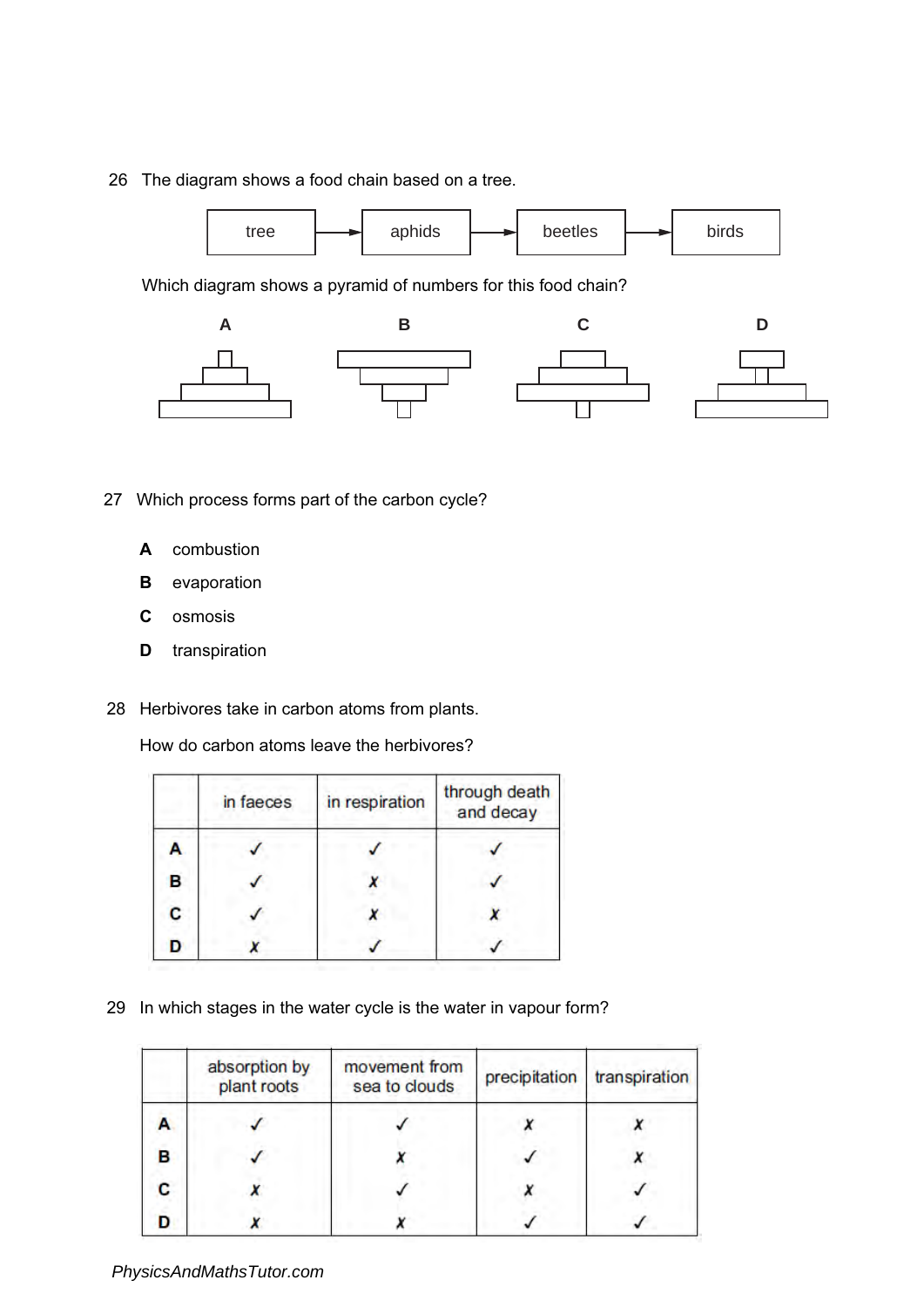30 The graph shows how the population of the world has increased from 1650 until the present day.



What stage in the sigmoid population growth curve is represented by region P?

- A death phase
- **B** exponential (log) phase
- C lag phase
- D stationary phase
- 31 Which organisms can be sources of energy for decomposers?

|   | producers | herbivores | carnivores |
|---|-----------|------------|------------|
| А |           |            |            |
| В |           |            |            |
| C |           |            |            |
| n |           |            |            |

32 The diagram shows a pyramid of biomass for all organisms in an ecosystem.

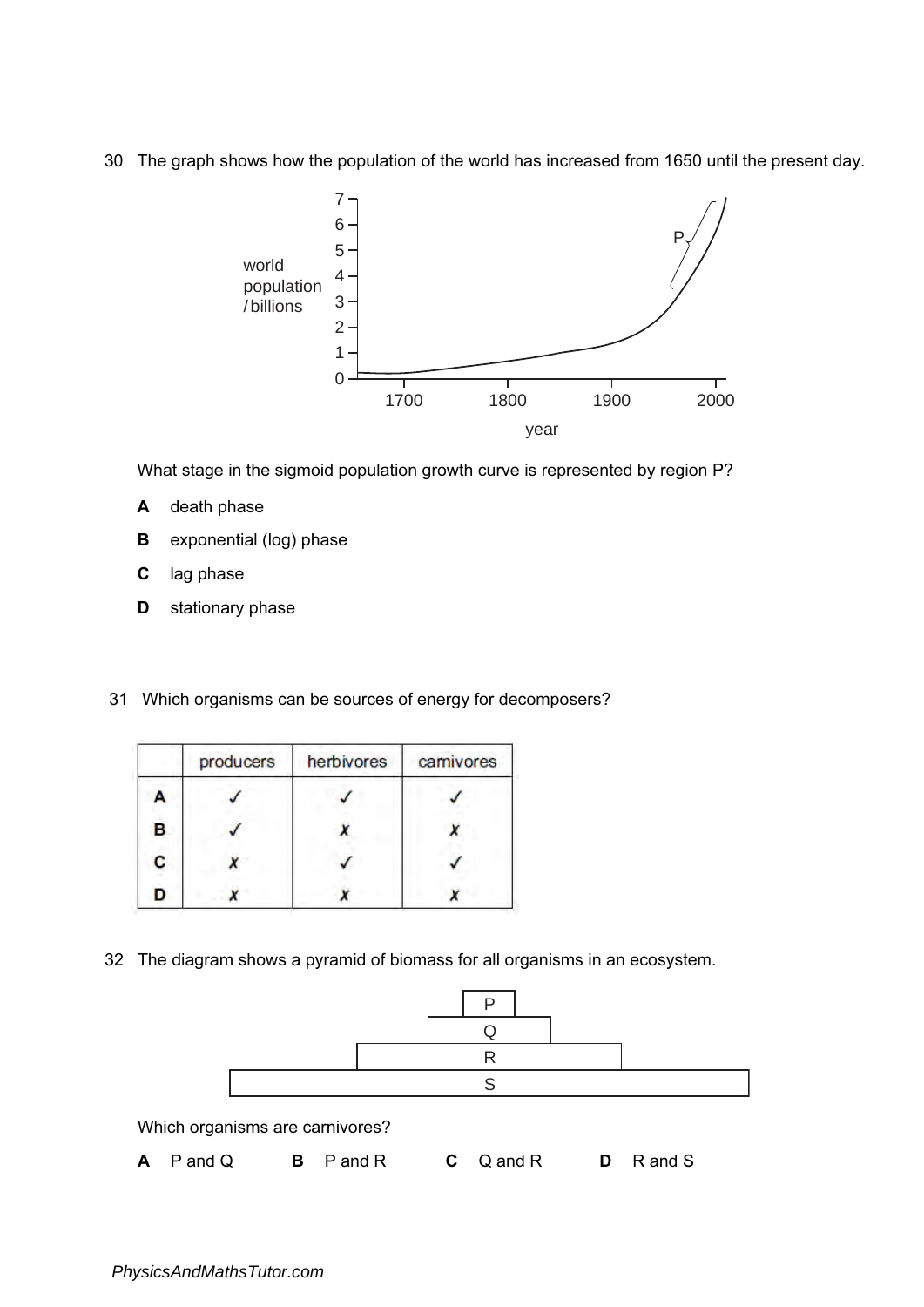33 The diagram shows a food chain.

$$
product \longrightarrow 1
$$

A disease reduced the numbers of consumer 3.

What would be the likely effect of this on the numbers of consumer 1 and consumer 2?

|   | consumer 1 | consumer 2 |
|---|------------|------------|
| А | decrease   | decrease   |
| в | decrease   | increase   |
| C | increase   | decrease   |
| D | increase   | increase   |

- 34 Which process removes carbon dioxide from the atmosphere?
	- A combustion
	- B decomposition
	- C photosynthesis
	- **D** respiration
- 35 In which labelled stage in the water cycle is the water in vapour form?

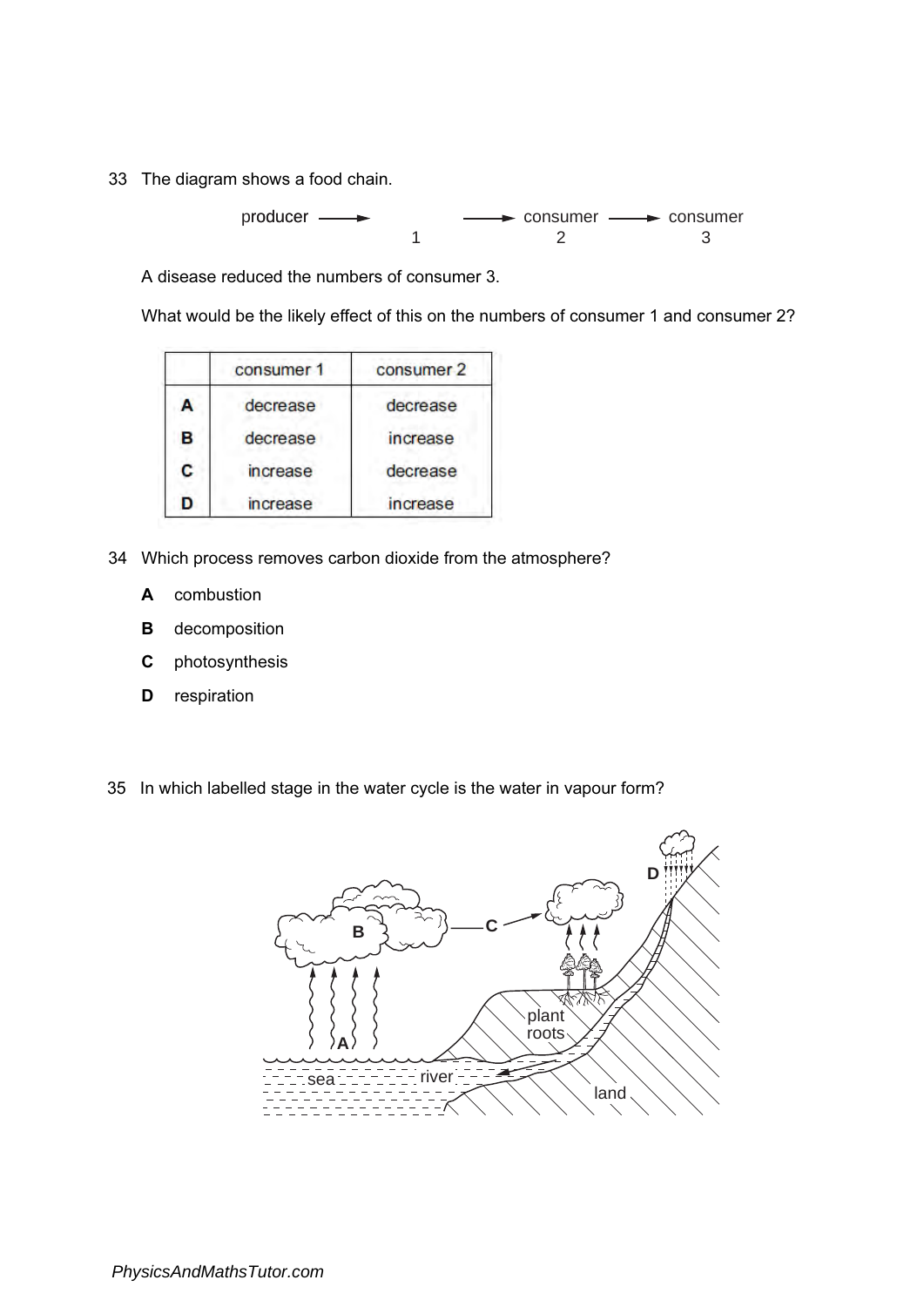36 The graph shows a growth curve for a population of yeast.



Which two phases of the growth curve are caused by factors such as predation, disease or lack of food?

- A exponential (log) and death
- **B** exponential (log) and stationary
- C lag and exponential (log)
- **D** stationary and death
- 37 Which way does energy flow directly in a food chain?
	- A carnivore to herbivore
	- **B** consumer to producer
	- C decomposer to producer
	- **D** producer to herbivore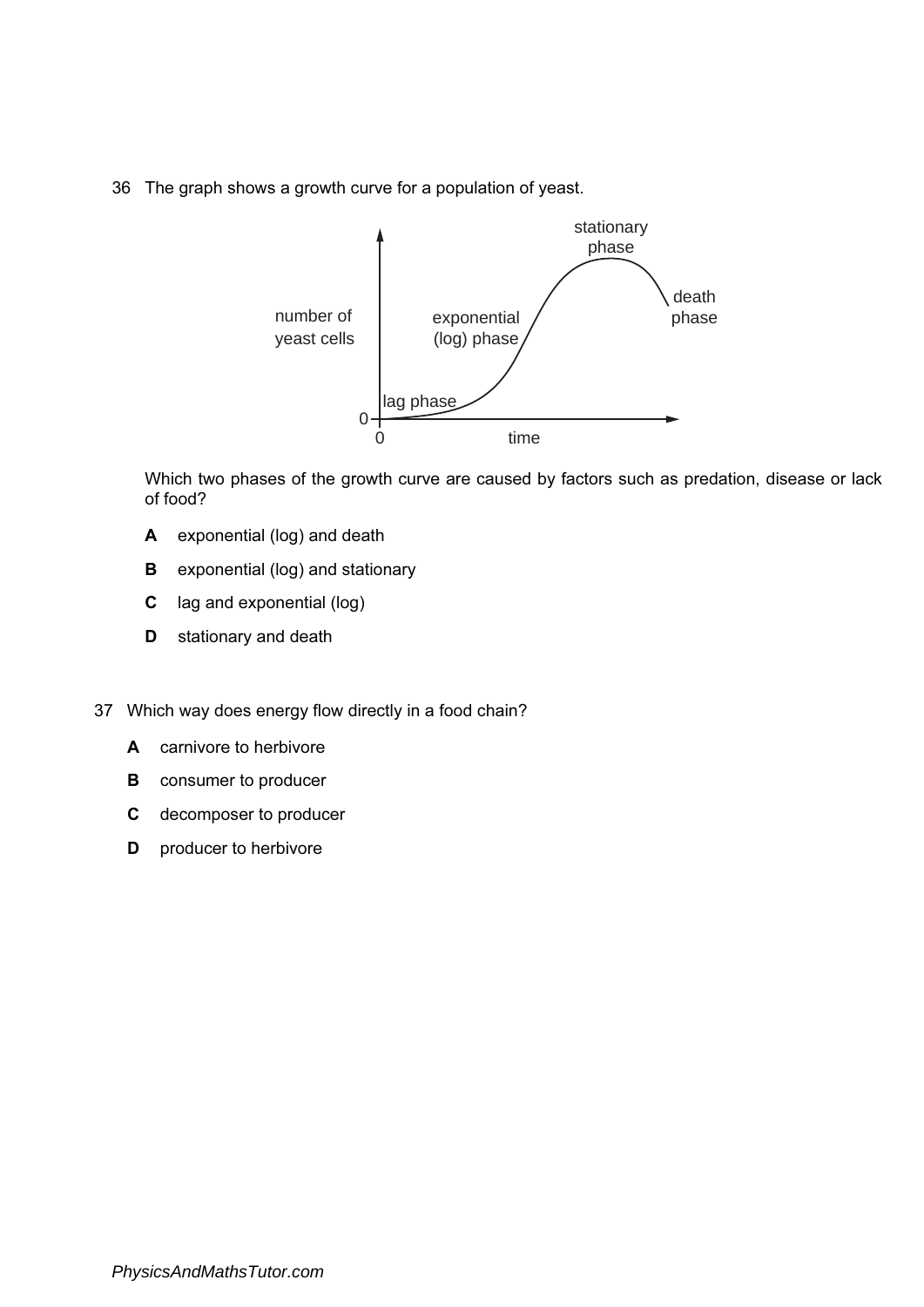38 The diagram shows a food web.



At which trophic levels is the leopard feeding?

- A first and second
- **B** second and third
- C second and fourth
- **D** third and fifth
- 39 The graph shows changes in biomass of different organisms in an ecosystem over a 12 month period. Each line represents a different trophic level.

Which line represents the herbivores?

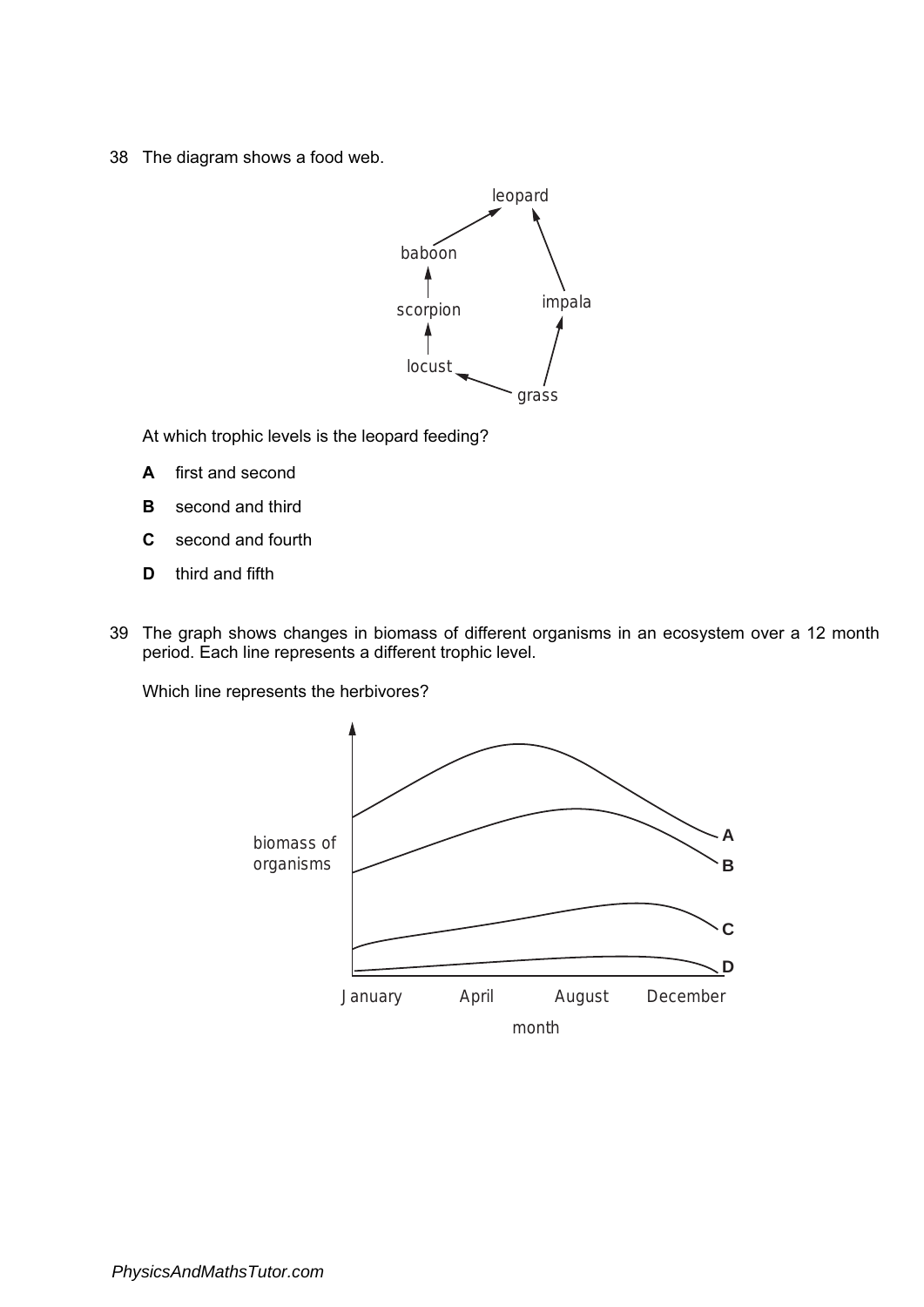40 Which processes result in organisms gaining carbon compounds, and in the addition of carbon dioxide to the atmosphere?

|   | organisms gaining carbon<br>compounds | addition of carbon dioxide<br>to the atmosphere |
|---|---------------------------------------|-------------------------------------------------|
| А | photosynthesis and combustion         | respiration by animals                          |
| в | photosynthesis and combustion         | respiration by plants                           |
| C | photosynthesis and feeding            | dead organisms changing to fossil fuels         |
|   | photosynthesis and feeding            | respiration by plants                           |

41 The diagram shows part of the water cycle.

Where is osmosis occurring?



42 The diagram shows energy passing through an ecosystem.

Which arrow shows energy leaving the food web?

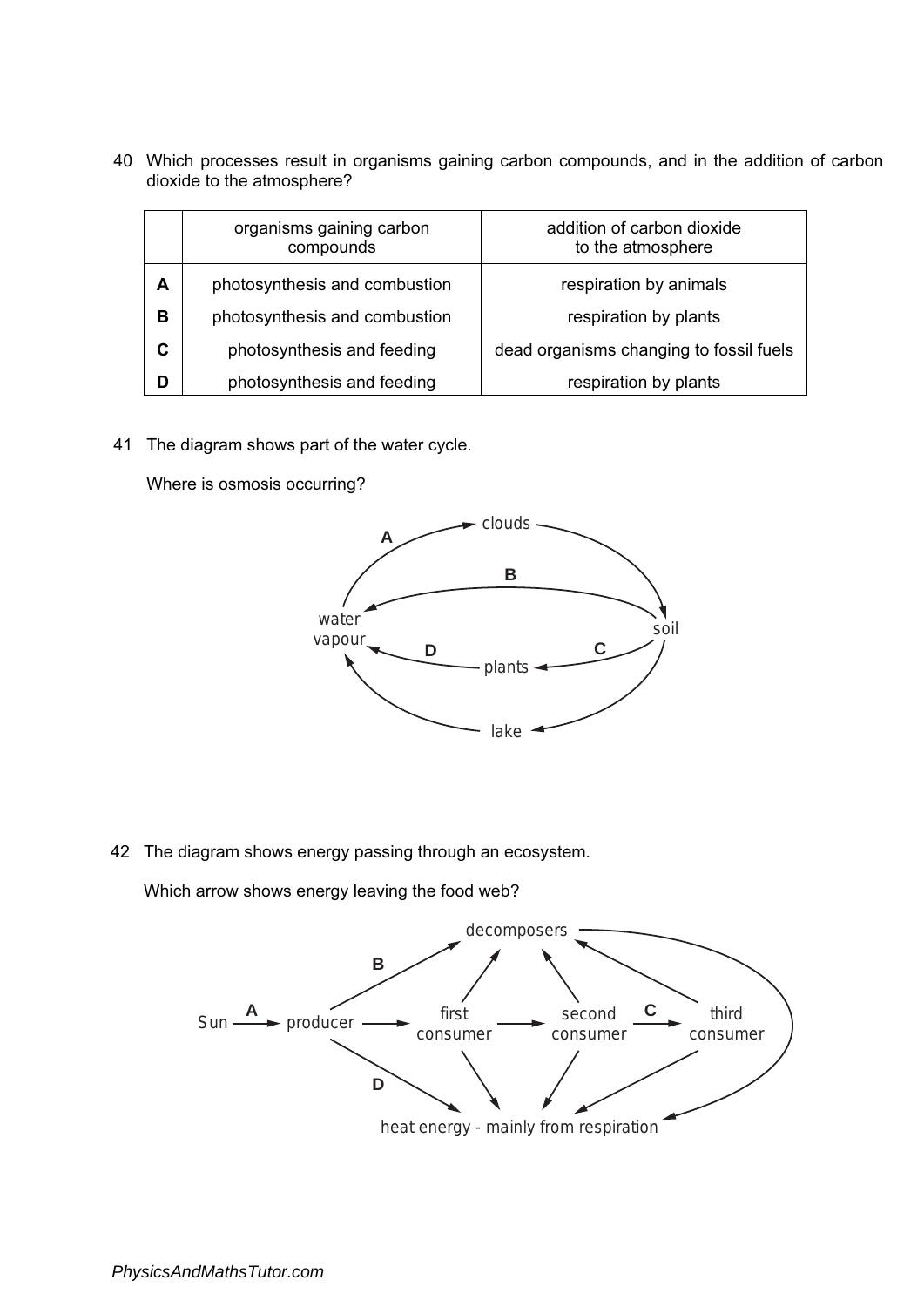43 The diagram shows a food web.



Which organisms will increase in number, if the number of snakes increases?

- A birds
- B grasshoppers
- C lizards
- **D** squirrels
- 44 The diagram shows some feeding relationships in a woodland area.

Which of the labelled animals are in competition with seed-eating insects for their food?

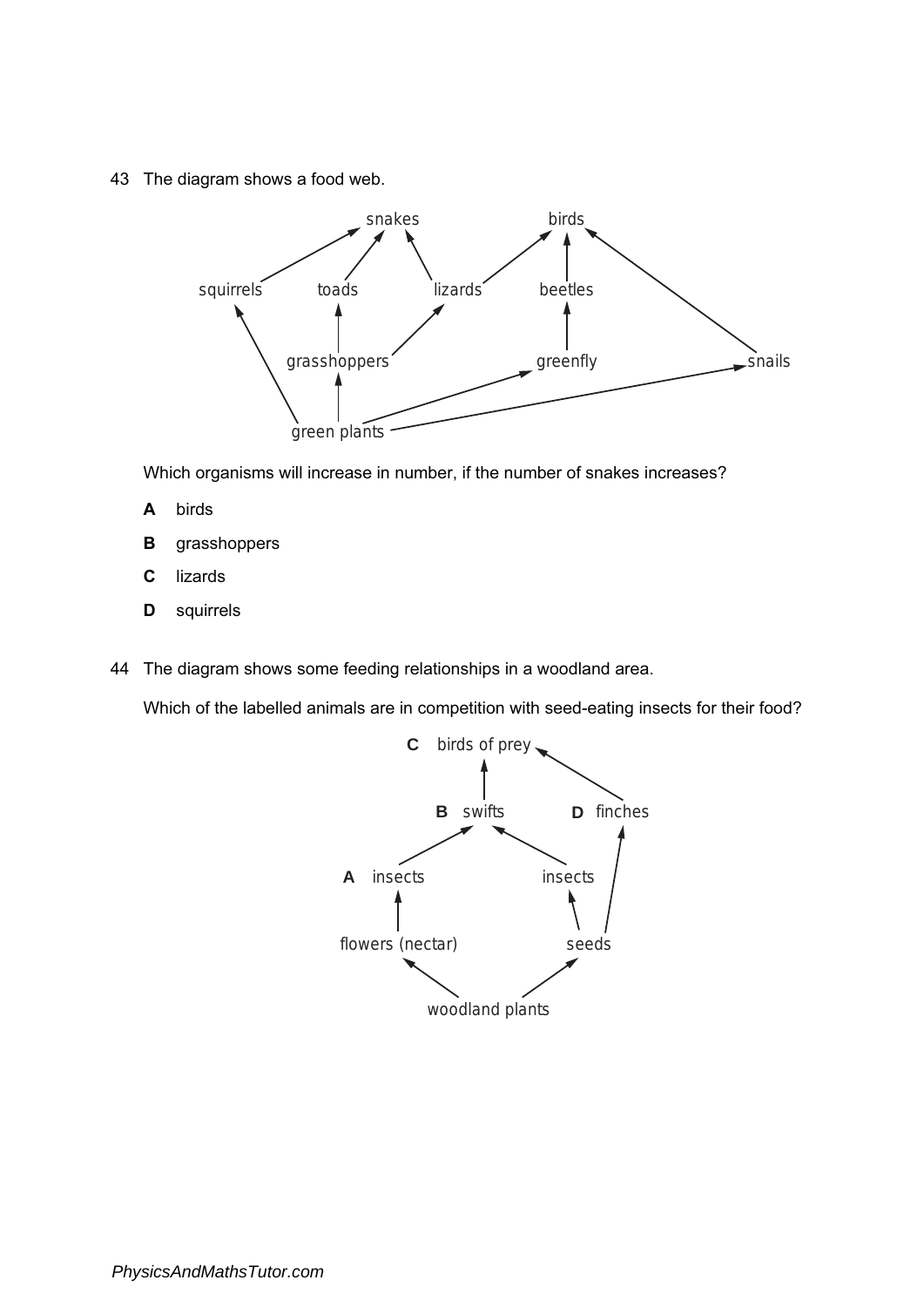45 The diagram shows the water cycle.



Which process is represented by **X**?

- A osmosis
- **B** photosynthesis
- C respiration
- D transpiration
- 46 The diagram shows the carbon cycle.

Which process produces carbon dioxide from substances made by photosynthesis millions of years ago?

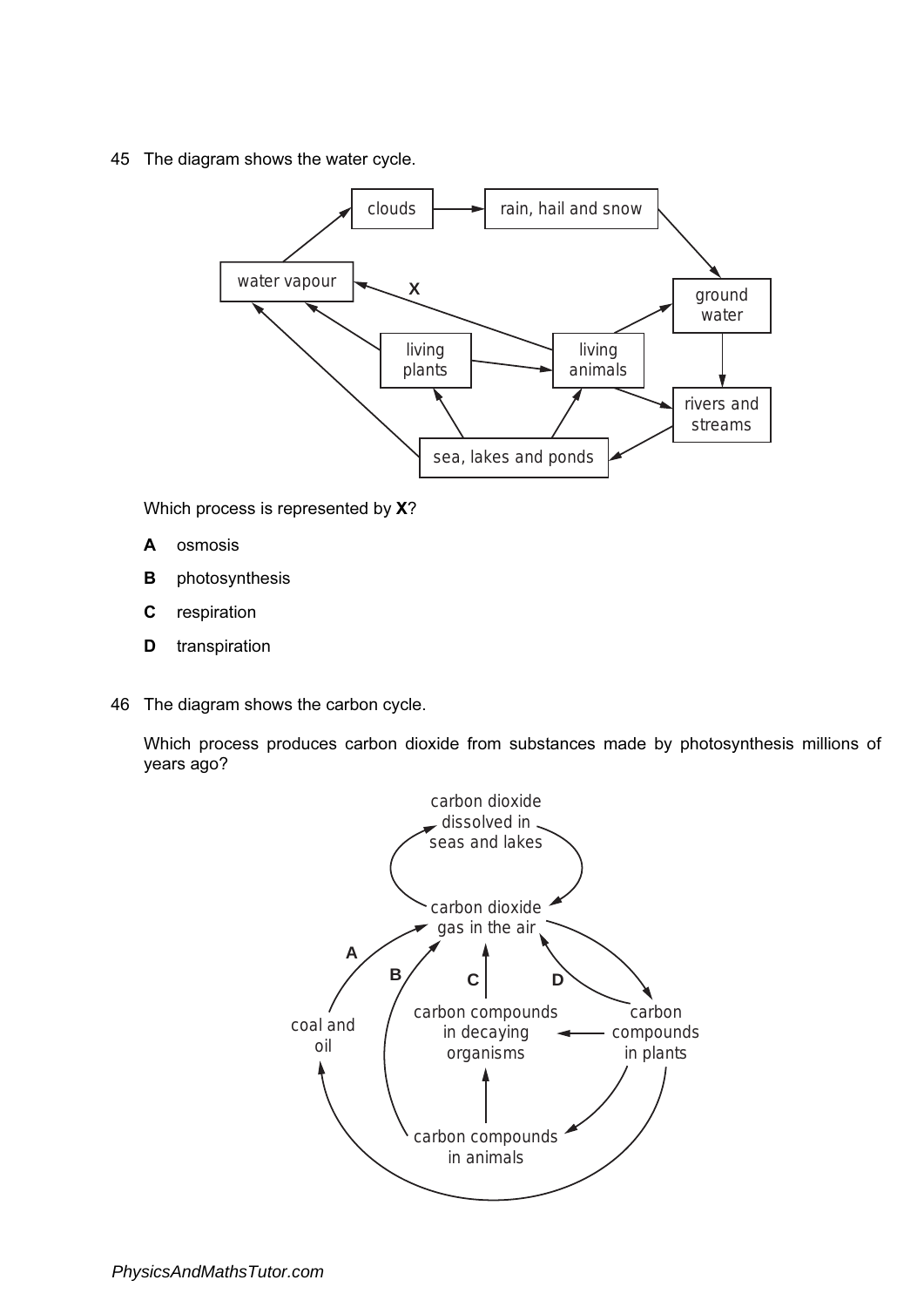47 The graph shows part of a growth curve for a bacterial population.



What is missing from the graph?

- A the death phase
- **B** the exponential phase
- C the lag phase
- D the stationary phase

48 Which diagram shows energy passing along a food chain?